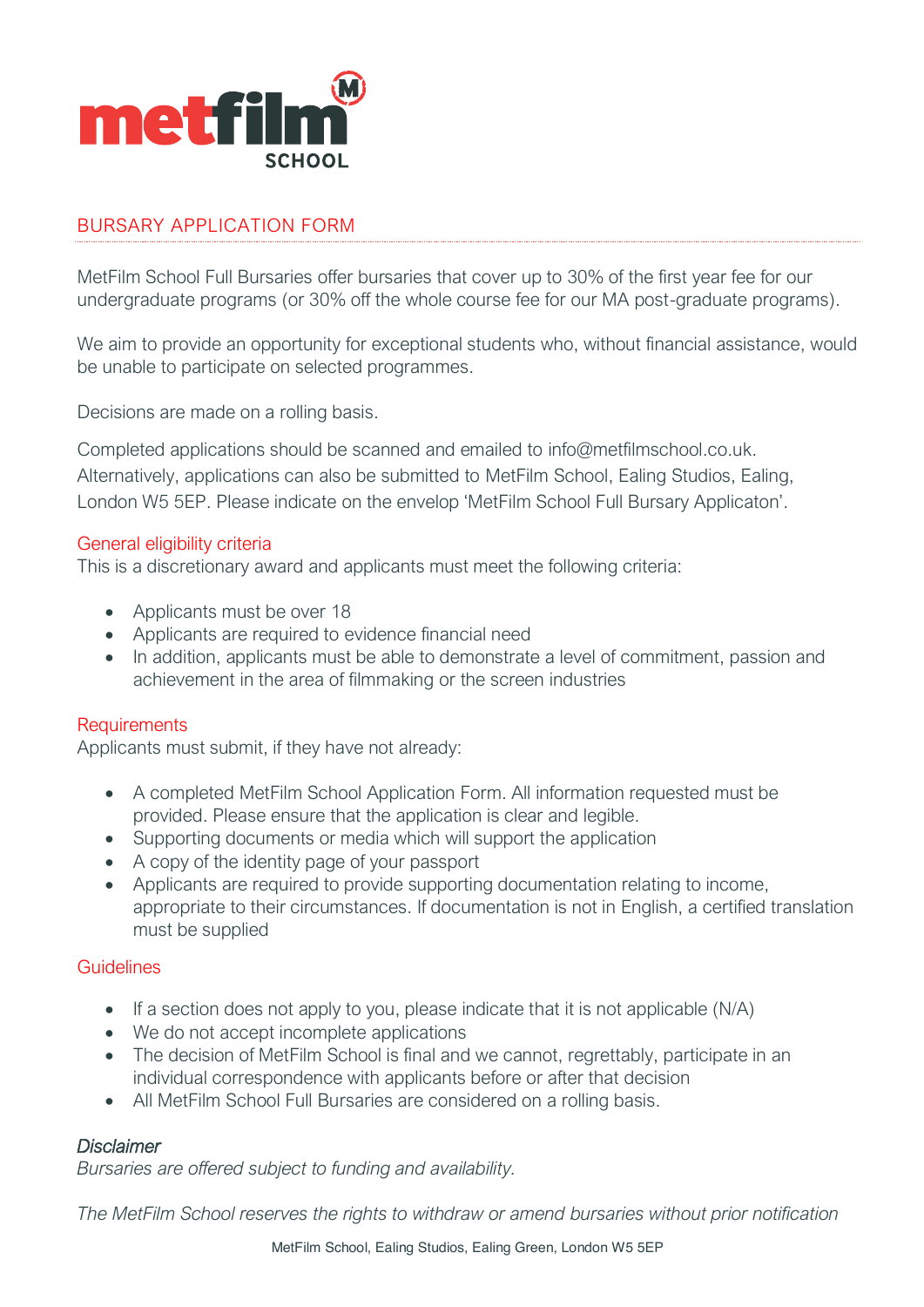# Section 1. Personal Details

| Course Title                             |  |
|------------------------------------------|--|
| <b>Title</b><br>(Mr/Mrs/Miss/Ms/Dr/Prof) |  |

| Gender                    |  |
|---------------------------|--|
| Male/Female/Perfer not to |  |
| say)                      |  |

| Forename(s) |  |
|-------------|--|
|             |  |

| Surname/Family Name |  |
|---------------------|--|
|                     |  |

| <b>Birth</b><br>$\overline{\phantom{0}}$<br>Daw<br>$\sim$ |  |
|-----------------------------------------------------------|--|
| $A \wedge B$<br>/ 1 / 1 1 / 1 /<br>v v<br>احاجا           |  |

| , valioriality |  |
|----------------|--|
|                |  |

| Home Address    |  |
|-----------------|--|
| Address line 1  |  |
| Address Line 2  |  |
| Address Line 3  |  |
| Zip/Postal Code |  |
| County/Province |  |
| Country         |  |

| E-mail address                             |  |
|--------------------------------------------|--|
| Telephone number (include<br>country code) |  |
| Mobile number (include<br>country code)    |  |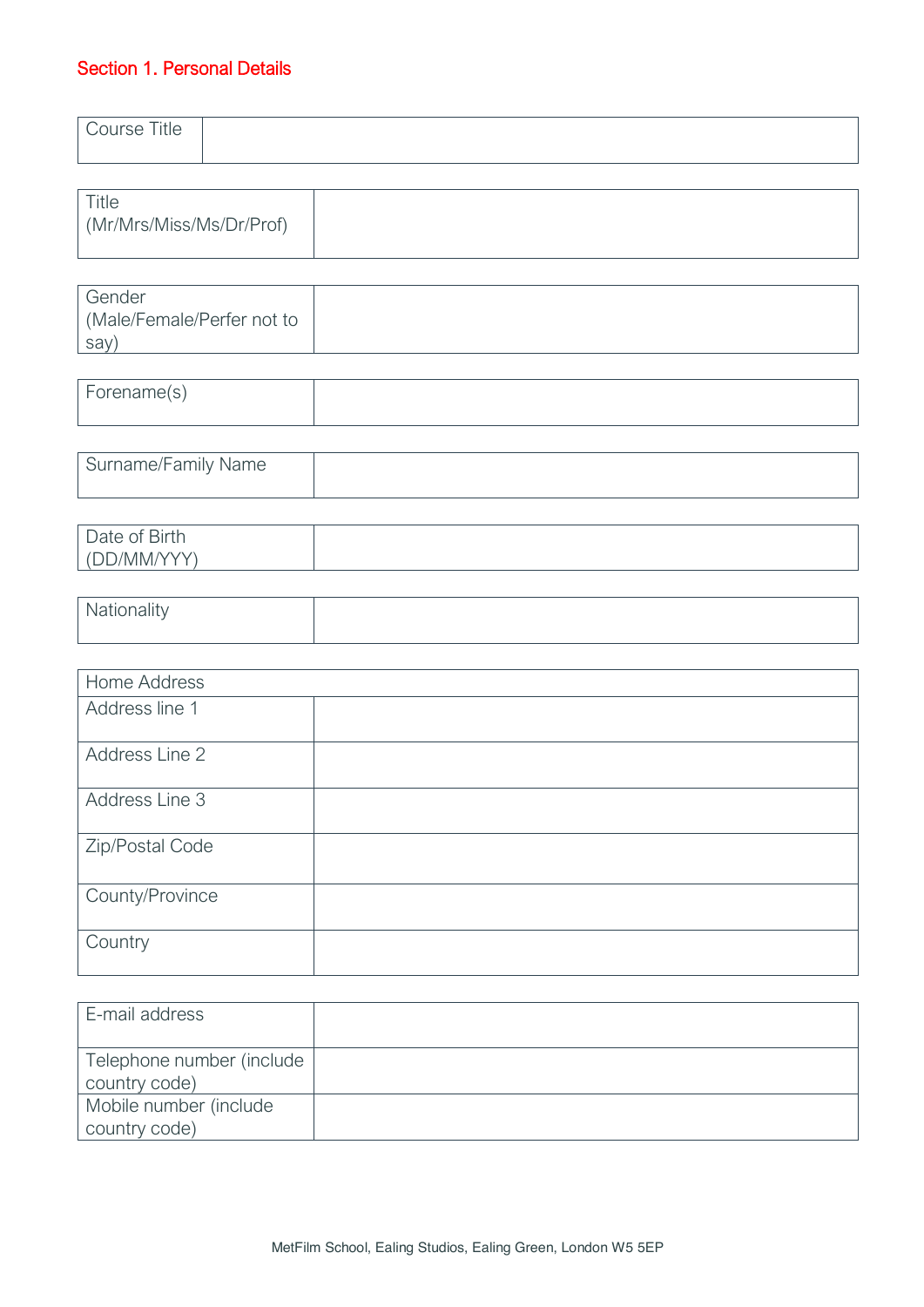### Section 2. Financial Resources

Your answers to this section will be used to determine eligibility for the bursary.

2.1. Funding Available For Your Studies

(a) What was the applicants gross income for last year?



Do you have any other income (e.g. savings, trust fund, and social security benefits), which will be available to use towards the tuitions fees for the programme?

£

 (b) What was the applicants parent(s)/ legal guardian(s) gross income for last year? £

(c) As of today, what is the total current balance of you and/or parent(s)/ legal guardian(s) cash, saving and current account?

|        | . . |     |  |
|--------|-----|-----|--|
| . .    |     | 전 사 |  |
| ۰<br>. |     |     |  |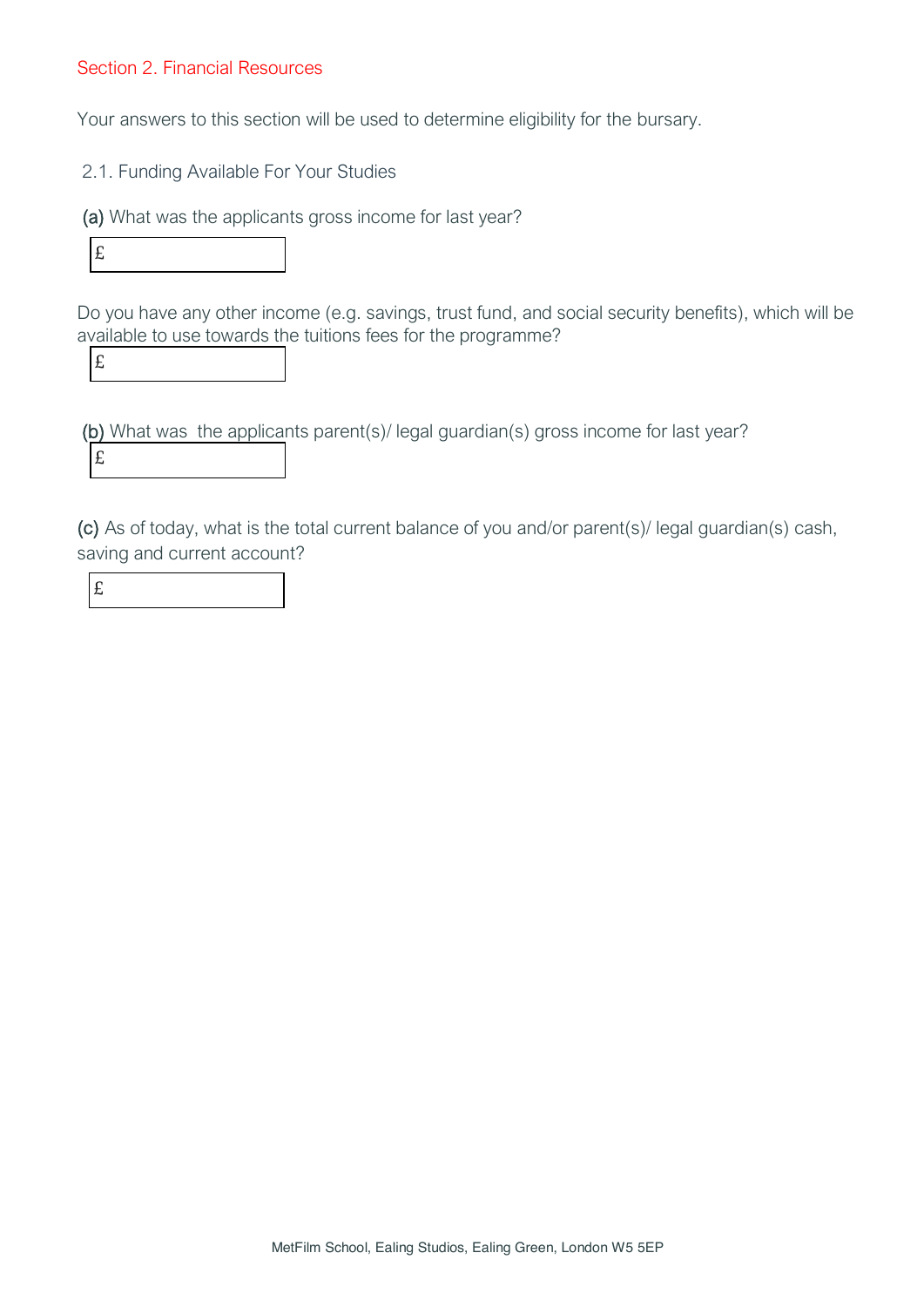Please summarise the funding you have already secured for your studies from the following sources.

£

|                                          | Year $1(E)$ | Year $2(f)$ |
|------------------------------------------|-------------|-------------|
| Self (e.g. personal savings)             |             |             |
| Financial Assistance (grants<br>$etc.$ ) |             |             |
| Funding from members of your<br>family   |             |             |
| Funding from other sources               |             |             |
| <b>Subtotal A</b>                        |             |             |
| Loans from members of your<br>family     |             |             |
| Loans from other sources                 |             |             |
| <b>Subtotal B</b>                        |             |             |

### 2.2 Other Financial Support

Please list all known sources of financial support, including scholarships, grants, bursaries and loans, for which you can apply to fund your studies.

[Note: MetFilm School expects you to make all reasonable efforts to secure funding to enable you to study at the school. In particular, students are expected to apply for government funding in their country of domicile.

| Sources of financial<br>support | Amount<br>applied for | Amount<br>secured, or<br>date result<br>expected | Contact details of awarding/<br>lending body |
|---------------------------------|-----------------------|--------------------------------------------------|----------------------------------------------|
|                                 |                       |                                                  |                                              |
| 2.                              |                       |                                                  |                                              |
|                                 |                       |                                                  |                                              |

Results of the outcome of unsuccessful applications may be requested at our discretion. In the event of successful applications, copies of notification letters must be submitted to us.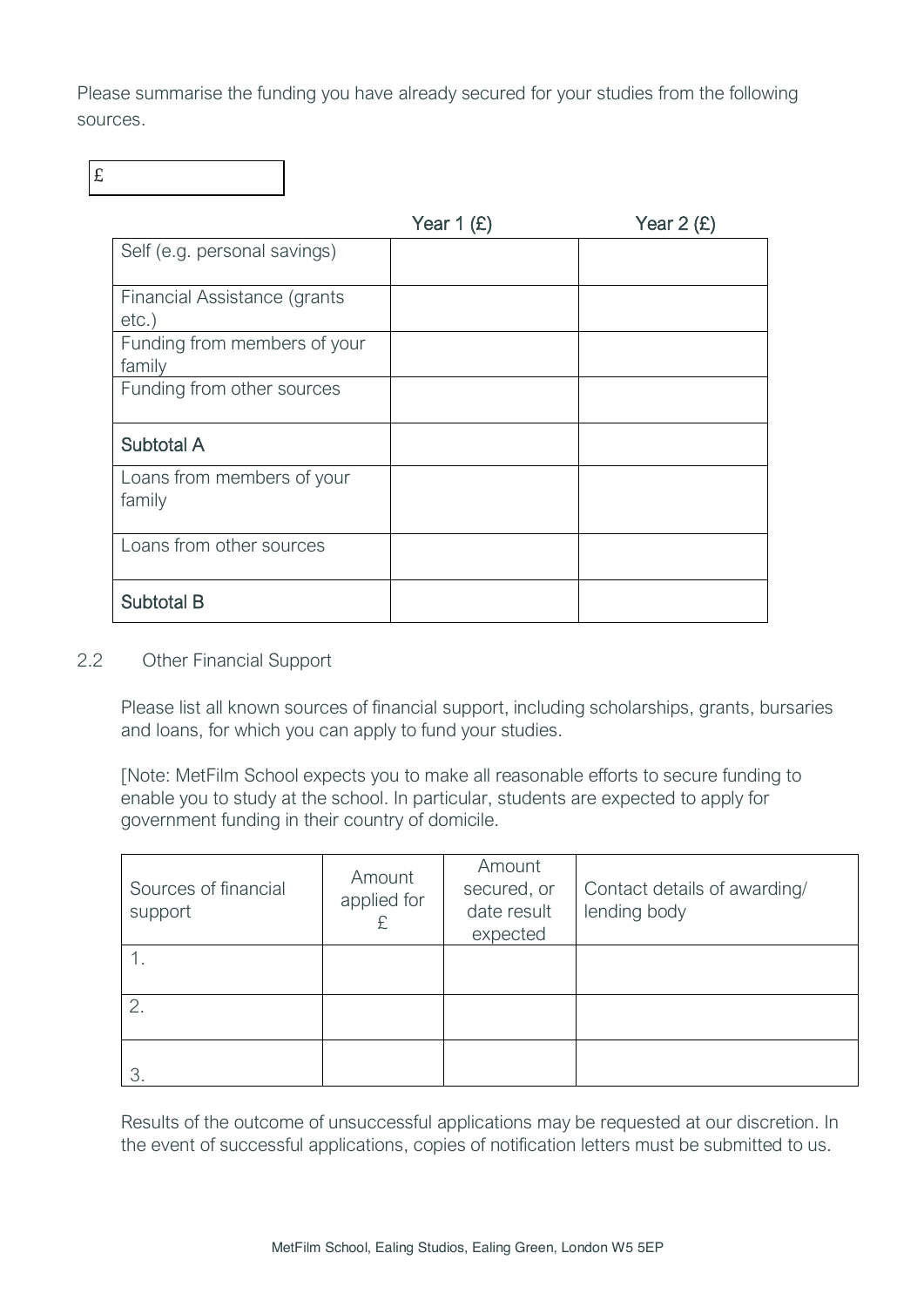2.3 If you have not applied for financial support from other sources or there is no financial support available to you please explain why:

2.4 What is the minimum amount of financial support that you need from the MetFilm School to be able to take up your place if you are accepted?

| YEAR $1(E)$ | YEAR $2(f)$ |
|-------------|-------------|
|             |             |
|             |             |
|             |             |

## Please ensure you include the following supporting evidence of your application

Please note: if documentation is not in English, a certified translation must be supplied. This should include at a minimum:

- o Last 3 months of payslips for all members of the household
- o Last 3 months of current account bank statements for all members of the household
- o Last 3 months statements of all savings and investment accounts for all members of the household
- o The last years tax return for all members of the household